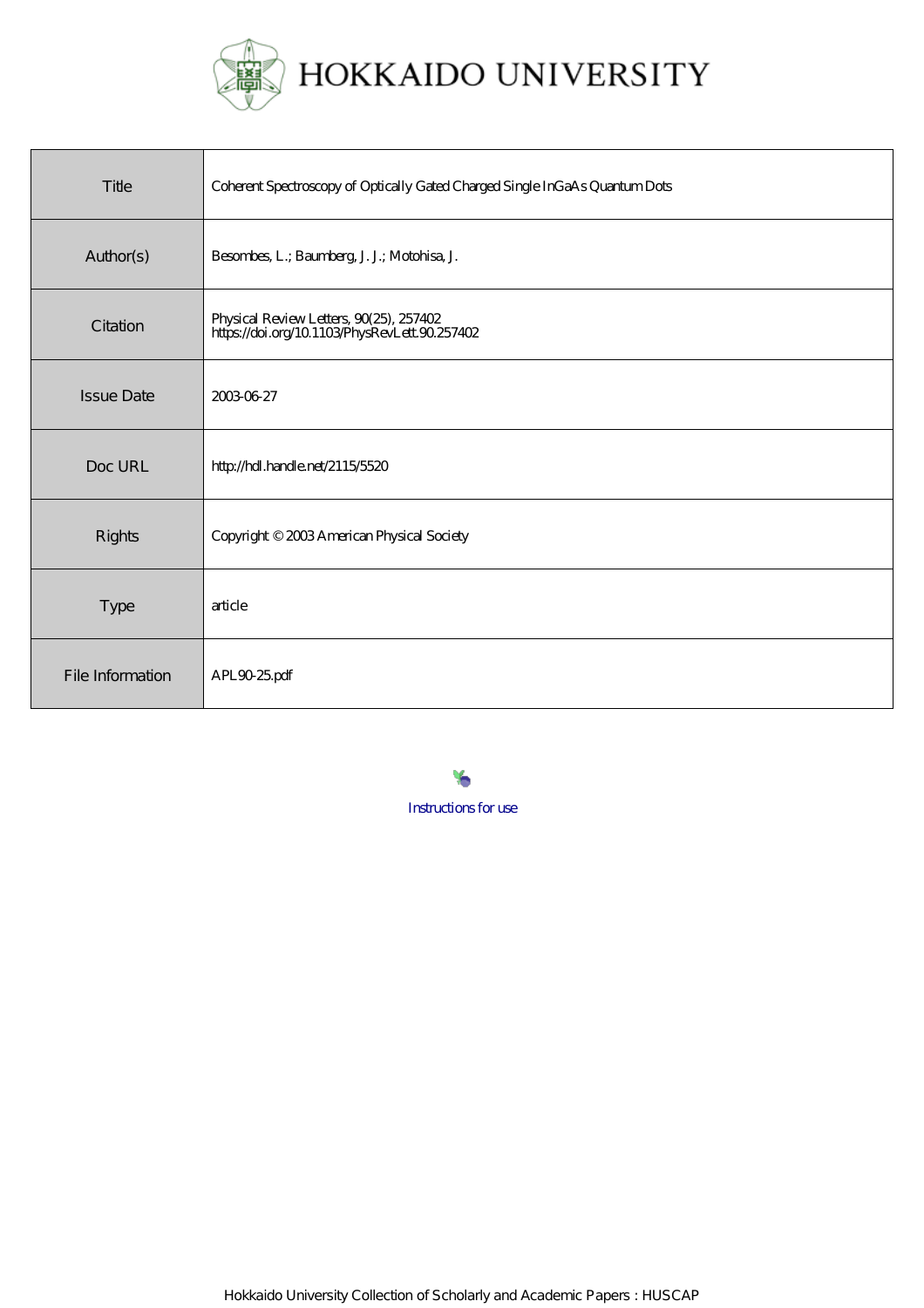## **Coherent Spectroscopy of Optically Gated Charged Single InGaAs Quantum Dots**

L. Besombes,<sup>1</sup> J. J. Baumberg,<sup>1</sup> and J. Motohisa<sup>2</sup>

<sup>1</sup>Department of Physics and Astronomy, University of Southampton, Southampton SO17 1BJ, United Kingdom<br><sup>2</sup>Pessagrab Center for Integrated Quantum Electronics, Hokkaido University, Sannoro 060,8628, Japan *Research Center for Integrated Quantum Electronics, Hokkaido University, Sapporo 060-8628, Japan*

(Received 25 November 2002; published 25 June 2003)

The excited states of neutral and charged single InGaAs/GaAs quantum dots are studied using a confocal microspectroscopy technique. Because of their different Coulomb energy shifts, the charged and neutral states of the same quantum dot can be selectively excited. The charge of the quantum dot is controlled by a photo-depletion mechanism. Time-resolved coherent spectroscopy shows that the dephasing time of the excited states is *longer* when the quantum dot is charged. Rabi oscillation of the excited state of a singly charged quantum dot is demonstrated.

## DOI: 10.1103/PhysRevLett.90.257402 PACS numbers: 78.67.Hc, 42.50.Hz, 78.47.+p

Since the development of local spectroscopy techniques, the atomiclike optical properties of semiconductor quantum dots (QDs) have been intensively studied. Discrete electronic states of single QDs can be considered as localized two levels systems. The increased interest in QDs has been related to the potential use of these two level systems as building blocks of prospective quantum logic gates [1,2]. The development of techniques to control Coulomb interactions [3,4] and to perform coherent manipulation of carrier wave functions in single QDs (i.e., on a time scale shorter than the dephasing time) [5–9] are key points for a successful implementation of quantum information processing in these systems and the development of QD based quantum information systems.

In this Letter we show how we can optically control the charge state of a single QD and coherently manipulate the confined wave function exploiting quantum interference and Rabi oscillation phenomena. We use microspectroscopy to study the optical properties of individual InGaAs/GaAs QDs. The excitonic species observed in the ground state of an individual QD are found to strongly depend on the laser excitation energy. Neutral and charged excitons are separately identified in the emission under resonant excitation. Wave packet interferometry is performed on the different excited states of these complexes. We find that the dephasing time of the first excited state of the QDs *increases* when an additional carrier is introduced in the ground state. These coherence times make possible the direct observation of Rabi flopping of the population of the excited state of a singly charged QD under resonant pulsed excitation.

The self-assembled QDs are grown using metalorganic vapor phase epitaxy. The deposition of a reduced amount of InAs, 1.8 ML (close to the critical thickness of the dot formation) is employed to produce a sparse QD density of about  $1-5 \times 10^9$  cm<sup>-2</sup>. The low temperature (*T*  $\approx$  5 K) photoluminescence (PL) of individual QDs is excited and collected through large numerical-aperture microscope objectives and aluminum shadow masks with  $0.2-1.0 \mu m$ apertures. In photoluminescence excitation spectroscopy (PLE), the QD is excited with a linearly polarized tunable Ti:sapphire laser and a cooled CCD camera is used for parallel detection of the complete PL of the *s* shell of the QD (exciton ground state emission region) as a function of the laser excitation energy.

PL and PLE spectra from four QDs are presented in Fig. 1. The *s*-shell emission of QD1 obtained under *nonresonant* excitation of the GaAs barriers is shown (expanded) in Fig. 2(a) for different excitation densities. At low excitation densities, a single narrow line (*X*) dominates the spectra. For higher powers, a second emission line  $(X_2)$  appears on the low-energy side of *X*. The linear and the quadratic power dependence of  $X$  and  $X_2$ , respectively [Fig. 2(a) (inset)] identify these lines as the recombination of the exciton and biexciton in the same QD. For high excitation densities [Fig. 2(a)] additional features,  $X_s$ , arising from the recombination of multiexciton complexes appear on the low-energy side of  $X_2$  and in the vicinity of excited states absorption [Fig. 1, QD1] [10,11].

As the excitation energy is tuned below the wetting layer, the structure of the luminescence of the *s* shell changes drastically: a new emission line, labeled  $X^*$ , emerges on the high-energy side of *X*. To study in detail the properties of this new feature, the complete luminescence of the *s* shell is recorded as a function of the laser excitation energy [Fig. 1 (inset)]. The PLE spectra of each *s*-shell PL line is directly extracted from this map. The structure of the PLE shows a clear correlation between *X* and  $X^*$  detection, an observation consistent with both features arising from the *same* QD.

The *X* PLE spectra present sharp absorption lines on top of a continuum background related to spatially indirect transitions involving interface states of the wetting layer [12]. Even if the detailed structure of absorption resonances is slightly different from dot to dot, a general behavior can be extracted: as the excitation energy is increased, a sharp absorption  $(e_0)$  is first observed in the PLE spectra of *X*. A second sharp absorption  $(e_1)$  is then observed for  $X^*$  at slightly higher energy. In some of the QDs (e.g., QD3, QD4)  $e_1$  presents a doublet structure. A signal, usually smaller, is also observed for *X* under excitation on  $e_1$ . Absorption resonances at higher energy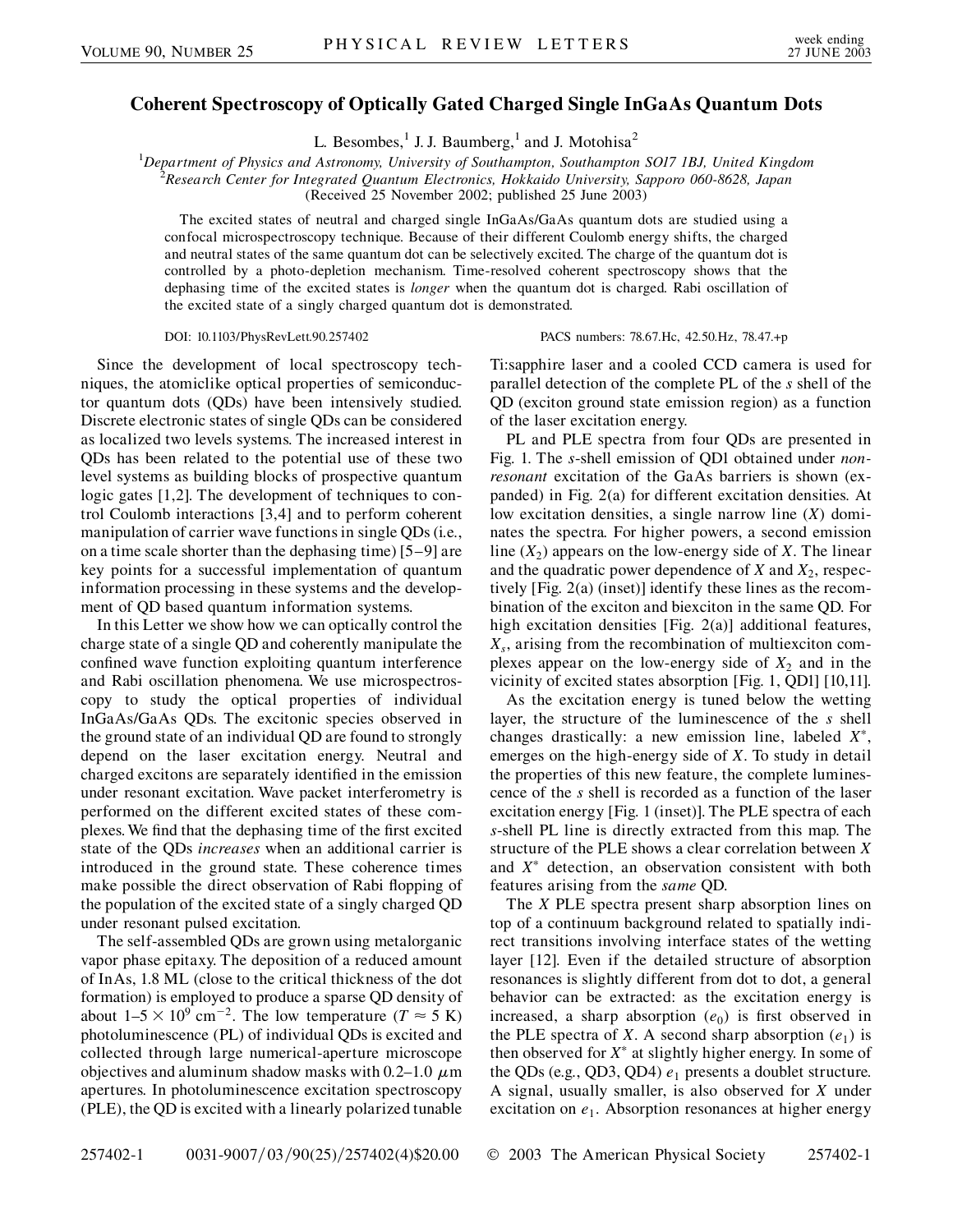



FIG. 1. PL and PLE spectra for four individual QDs (labeled 1,2,3,4). PL spectra are obtained under resonant (excitation energy indicated by arrows) or nonresonant ( $\lambda_{\text{exc}} = 532 \text{ nm}$ ) excitation. PLE spectra are obtained for detection at the energies of  $X$  and  $X^*$  lines observed in resonant PL. Inset (QD1): diagram presenting the optical transition discussed in the text. Inset (QD2): complete *s*-shell luminescence of QD2 as a function of detection and excitation energy.

give both a luminescence of *X* and *X*. The PLE background of *X* gradually increases until the threshold of the wetting layer absorption ( $\geq 1420$  meV). A smaller absorption background is observed in the PLE of *X*.

The evolution with excitation intensity of the PL of QD1 under *resonant* excitation on  $e_1$  is presented in Fig. 2(b). At low excitation intensity,  $X^*$  dominates the spectra. Both the intensity of  $X$  and  $X^*$  increase first linearly with excitation power [Fig. 2(b) (inset)] before  $X^*$  reaches a maximum and decreases to higher power as the emission of  $X_2$  appears. Whereas excitation of  $e_0$ selects the exciton, high excitation intensity on  $e_1$  produces emission of both *X* and *X*.

To understand why  $X^*$  has not been identified in nonresonant spectroscopy, micro-PL experiments were carried out under *simultaneous* resonant and nonresonant



FIG. 2. QD1 *s*-shell PL spectra as a function of excitation intensity for (a) nonresonant and (b) resonant excitation at  $e_1$ . Inset: extracted intensity of *X*,  $X^2$ , and  $X^*$  as a function of excitation intensity.

excitation. The evolution of the PL of QD1 for a fixed excitation at  $e<sub>2</sub>$  while varying the nonresonant excitation is presented in Fig. 3. With resonant excitation, the transitions  $X$  and  $X^*$  dominate the spectra. The left inset of Fig. 3 directly shows that  $X^*$  can be produced only by resonant excitation: no traces of  $X^*$  are observed in nonresonant spectra. When carriers are also created in the GaAs barriers by nonresonant excitation,  $X^*$  progressively disappears as the contribution of  $X_2$  increases. A similar exchange of intensity between  $X^*$  and  $X_2$  is observed as the intensity of the *p*-state excitation increases.

This spectral evolution is characteristic of a photodepletion mechanism in modulation doped QDs [13]. High-energy photoexcited *e*-*h* pairs are dissociated in the space-charge region between ionized impurities and the charged QDs. Carriers attracted into the charged QD then recombine in the QD with the extra carrier. Thus photodepletion removes the charge from the QD at a rate proportional to the absorbed nonresonant excitation, and produces PL only at *X*. For excitation below the wetting layer and at low excitation densities, this photodepletion mechanism is turned off and the recombination of a charged exciton can be observed [14].

Thus,  $X^*$  likely corresponds to a charged exciton created by the transfer of carriers from a weak background doping in the barriers. With an extra charge carrier in the QD ground state, resonant *p*-shell excitation can occur only into the  $e_1$  state, which relaxes into the  $s$  shell and emits at *X*<sup>\*</sup>. For the neutral QD, *p*-shell absorption is at  $e_0$ , relaxing to emit at *X*. Thus we show here that resonant optical excitation is capable of selectively pumping a single QD depending on its charge state.

Currently we are unable to directly prove whether  $X^*$  is positively or negatively charged, but in these kinds of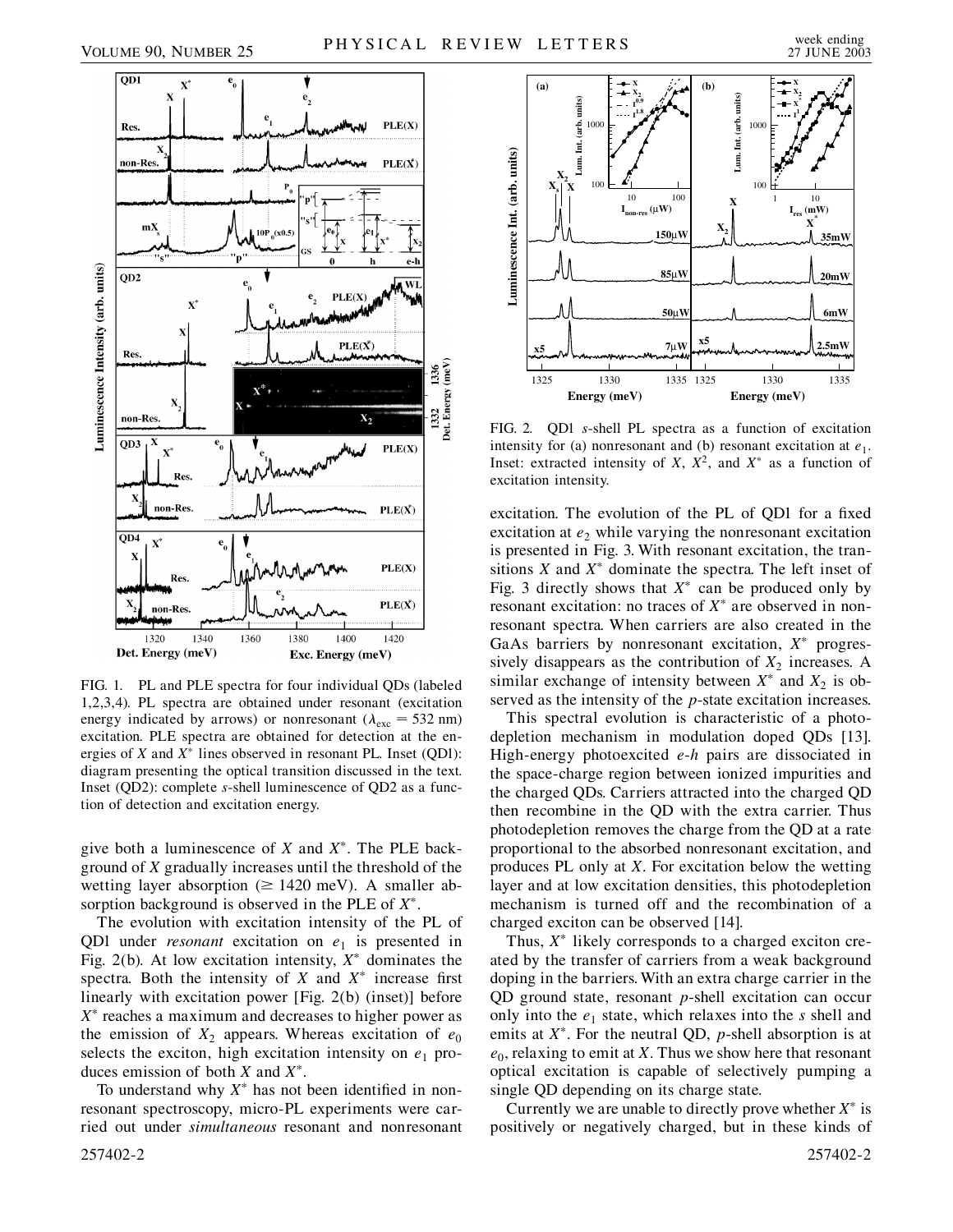



FIG. 3. QD1 PL for fixed resonant excitation intensity on  $e_2$  $(\lambda_{\text{exc}} = 895.2 \text{ nm})$  with varying nonresonant excitation intensity. Inset: (left) QD1 PL spectra for nonresonant ( $\lambda_{\text{exc}}$  = 532 nm), resonant on  $e_1$  ( $\lambda_{\text{exc}}$  = 906.3 nm) and simultaneous resonant and nonresonant excitation. (right) Intensity variation of *X*,  $X_2$ , and  $X^*$  as a function of the nonresonant excitation intensity.

QDs the negatively charged exciton is invariably observed on the low-energy side of the exciton [3,4]. In fact, emission of the positively charged exciton has been tentatively observed a few meV above the exciton transition in mesa structures [17,18]. Thus we henceforth take  $X^*$  to be a positively charged exciton (although this is not crucial for our discussion below). The energy shift between  $X^*$  and  $X$ ,  $\Delta V_s = 1.5$ –6 meV, is a measure of the relative energy of  $2h + e$  and  $h + e$  in the QD ground state. Since  $X^*$  is blueshifted above  $X$ ,  $h - h$  repulsion in the ground state dominates  $e - h$  attraction [3,19,20].

The PLE spectra allow us to also measure the energy shift between *p*-state *absorptions* of *X* and  $X^*$ ,  $\Delta V_p$  =  $\hbar \omega(e_1) - \hbar \omega(e_0) = 5{\text -}12 \text{ meV}$ . In the simplest approximation, this energy difference arises from the Coulomb interaction between a *p*-state exciton and an *s*-state carrier. As in the case of the ground state charged exciton, the sign of  $\Delta V_p$  shows that  $h_p - h_s$  repulsion dominates  $e_p - h_s$  attraction. What is less expected is that in all QDs,  $\Delta V_p > \Delta V_s$  even though *s* and *p* holes are more spatially separated than two *s* holes. In addition both  $\Delta V_{s,p}$  vary considerably in different QDs.

From a simple calculation, in a parabolic potential, we expect a splitting of the *p* states of the charged QDs due 257402-3 257402-3

to the Coulomb exchange energy of the holes [20]. In some of the QDs (QD3,4), the absorption  $e_1$  presents a doublet structure with a splitting  $\Delta V_{ex} = 3{\text -}5$  meV. The amplitude of the components of the doublet can be different (QD2) and this doublet structure is not systematically observed (QD1). Possibly the lowest excited state does not have the simple symmetry of the *p*-states of a parabolic potential. Alternatively, as the energies of the studied excited states are in the vicinity of the energy of the bulk GaAs LO phonon (36 meV), the energies of these levels as well as their relaxation rate are strongly influenced by the coupling with LO phonon [21].

To study the influence of the long-lived charge carrier in the ground state, on the coherent optical properties of the excited states of the QDs, we performed single QD wave packet interferometry [5,6]. The excited state of the QD is resonantly pumped by a pair of phase-locked picosecond pulses obtained by sending a laser pulse through a Michelson interferometer with a coarse  $(\tau_c)$  and a fine  $(\tau_f)$  delay adjustment [Fig. 4(a) (inset)]. The quantum interference between the wave functions created by the two phase-locked pulses gives rise to sinusoidal oscillations at the optical frequency of the excited state population. The oscillation of the excited state population can be monitored through the PL of the ground state [5].

The map in Fig. 4(a) (inset) shows the resulting interferogram in the PL of QD2 resonantly excited at  $e_1$  as a function of both the detection energy and the fine delay time  $\tau_f$ , for a fixed delay  $\tau_c = 10$  ps. Oscillations are observed in the intensity of  $X^*$  as the delay between pulses is changed in 0.3 fs steps. Oscillation at this time delay, where there is no overlap between the picosecond pulses, results from the interference of wave functions and has a purely quantum mechanical nature. The decrease of the oscillation amplitude as a function of pulse delay  $\tau_c$ [Fig. 4(a)] shows that exciting  $e_1$  results in an exponential decay with a fast dephasing time of  $\sim$  13 ps. For the same experiment carried out on the first excited state  $e_0$ , the decay of the oscillation in the *X* intensity roughly reproduces the 3 ps autocorrelation of the laser pulses. The dephasing time of this state is shorter than the current temporal resolution of our experimental setup.

These dephasing times are mainly controlled by the relaxation rate of the carrier to the ground state of the QD. A fast decay rate is expected due to efficient mixing of the first excited state and the one LO phonon sideband of the ground state [21]. If an additional carrier is introduced in the ground state of the QD, the relaxation rate is reduced due to the Pauli exclusion principle. Although a detailed theory is to be developed, this simple argument suggests the lifetime and hence the dephasing time of the *p*-state exciton increase for a charged QD.

As illustrated in Fig. 4(a) (inset), a QD under resonant excitation can be considered as a three level system. It is well known from atomic physics that the population inversion of a discrete transition under strong pulsed resonant excitation undergoes sinusoidal (Rabi) oscillations